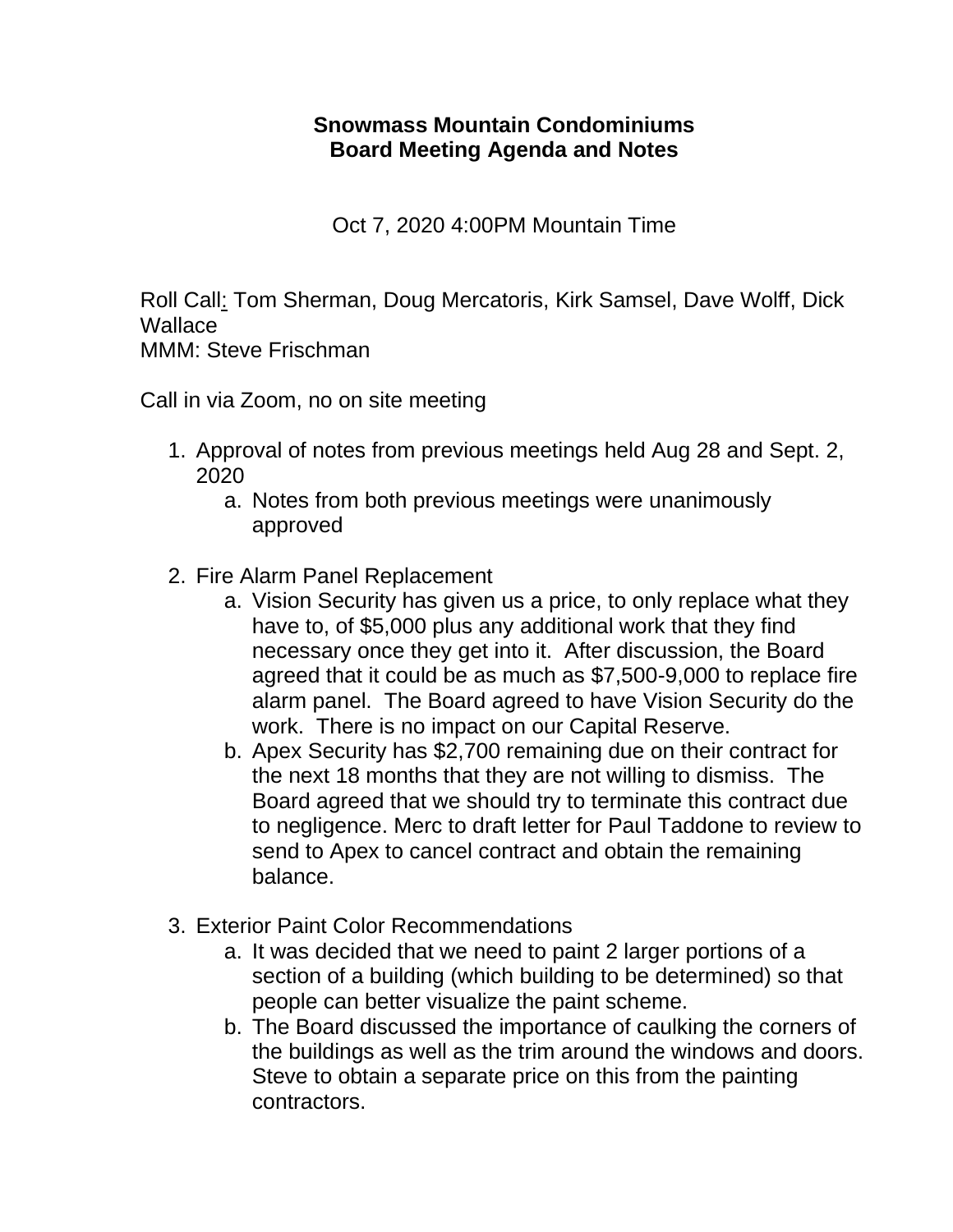- c. We do not yet have an estimate on replacing stone with Core 10 steel. Steve will try to get an estimate on this.
- d. The Board has budgeted \$245,000 from the Capital Reserve fund for painting. We have received 2 painting bids, one is for \$350,000 and the other is for \$360,000. These bids do not include caulking. Board will address the bid amounts vs budget.
- 4. Discuss renter of C4 and their unacceptable behavior, and their impact on quality of life for other residents
	- a. Options available to HOA if excessive noise complaints continue? We decided that owner should be notified, given one warning and then fined \$100.00 for each offense. It was also decided that if the police are called it should be an automatic \$100.00 fine.
- 5. High Top Tables and Barstools for owners' decks were discussed. Kirk felt that they should be a match to the existing tables and chairs, and he will investigate availability from Tropitone.
- 6. The Board discussed PUD redevelopment plan for new Center, per Danny Teitelbaum. The Board agreed that it was not necessary to attend the town meeting and that construction would have minimal impact on our neighborhood. Dick Wallace (or was it Kirk?) to discuss this with Danny.
- 7. Carry Over topics from 8-28-20 meeting:
	- a. We discussed having Chargepoint install a charging station in D Building carport, but nothing has been decided at this time.
	- b. Review digital door locks, and finalize levers versus knobs discussion – this was not dicussed
	- c. Soundproofing:
		- i. Update on conversation with Paul Taddune (Tom)- this was not discussed
		- ii. Estimated costs for demolition/construction (Steve)– this was not discussed
	- d. Status of Power washer for bike cleaning station completed and stored for winter
	- e. Status of Breezeway deck resealing (Steve) this was not discussed